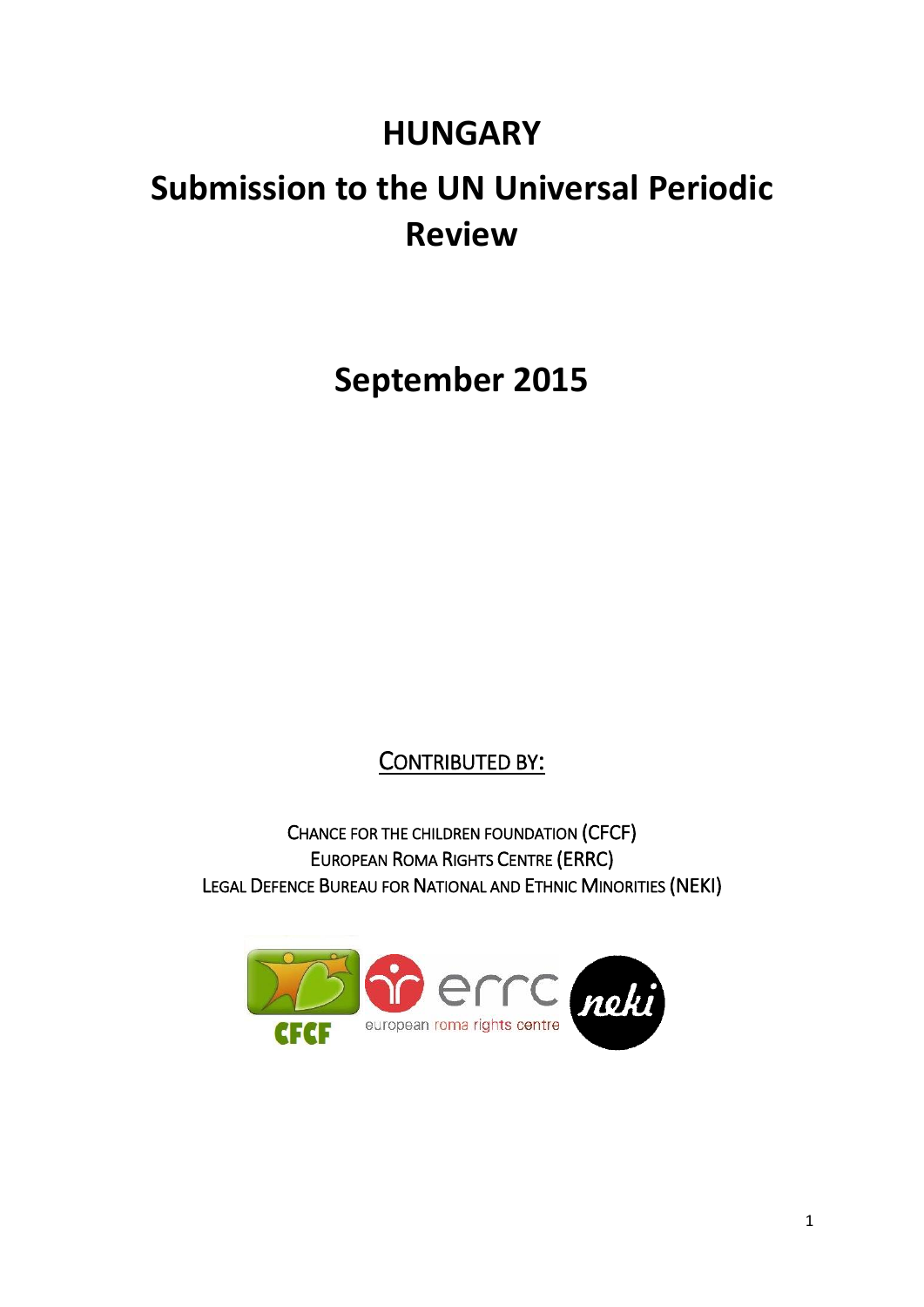#### **Table of Contents**

|  | 1. |                                                                                |  |
|--|----|--------------------------------------------------------------------------------|--|
|  | 2. |                                                                                |  |
|  |    |                                                                                |  |
|  |    |                                                                                |  |
|  |    |                                                                                |  |
|  | 3. |                                                                                |  |
|  | 4. |                                                                                |  |
|  | 5. |                                                                                |  |
|  |    | 5.1.                                                                           |  |
|  |    | 5.2.                                                                           |  |
|  |    | Negative impact of mainstream education policy changes on Romani and<br>5.3.   |  |
|  | 6. |                                                                                |  |
|  | 7. |                                                                                |  |
|  |    |                                                                                |  |
|  |    |                                                                                |  |
|  |    | With respect of the discriminatory inspections by the Council of Miskolc: 12   |  |
|  |    | With respect of the discriminatory fining practice of the Hungarian Police: 12 |  |
|  |    |                                                                                |  |
|  |    |                                                                                |  |
|  |    |                                                                                |  |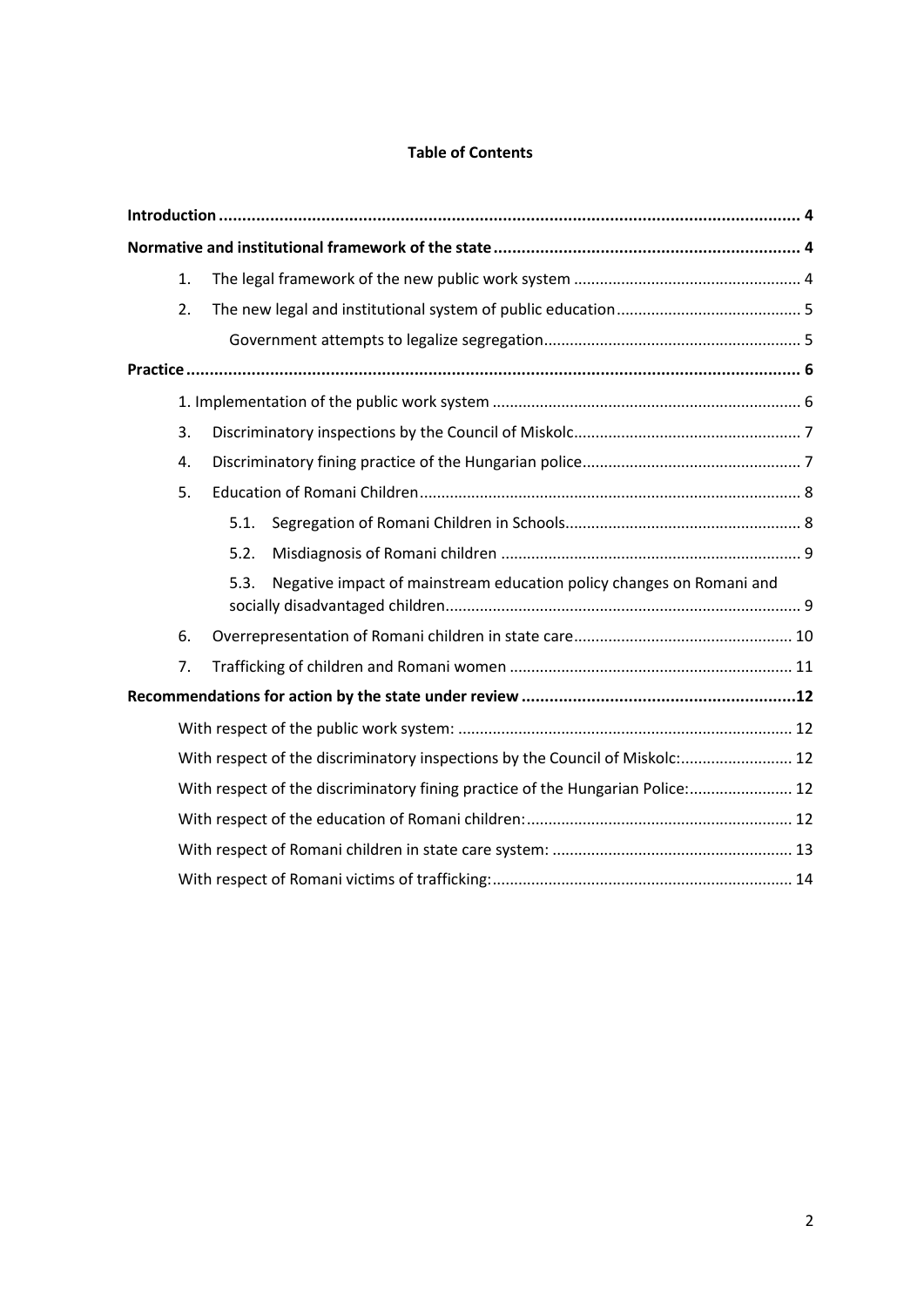## Contributed by

The **Chance for Children Foundation** (CFCF) is a Budapest-based Roma NGO founded with the express purpose of fighting structural discrimination against Roma and impoverished children in education through collective legal action coupled with community organising and local action. (www.cfcf.hu)

The **European Roma Rights Centre** (ERRC) is an international public interest law organisation working to combat anti-Romani racism and human rights abuse of Roma through strategic litigation, research and policy development, advocacy and human rights education. Since its establishment in 1996, the ERRC has endeavoured to provide Roma with the tools necessary to combat discrimination and achieve equal access to justice, education, housing, health care and public services. The ERRC has consultative status with the Council of Europe, as well as with the Economic and Social Council of the United Nations. (www.errc.org)

The **Legal Defence Bureau for National and Ethnic Minorities** (NEKI) is an NGO aiming to combat discrimination of Roma. Its main objectives are maintaining a free-of-charge legal aid service for disadvantaged Roma and conducting anti-discrimination strategic litigation. Priority areas are hate crimes, hate speech and discrimination in access to social services. NEKI is also a watchdog organization in respect of domestic and international obligations of the State in connection with Roma rights. (www.neki.hu)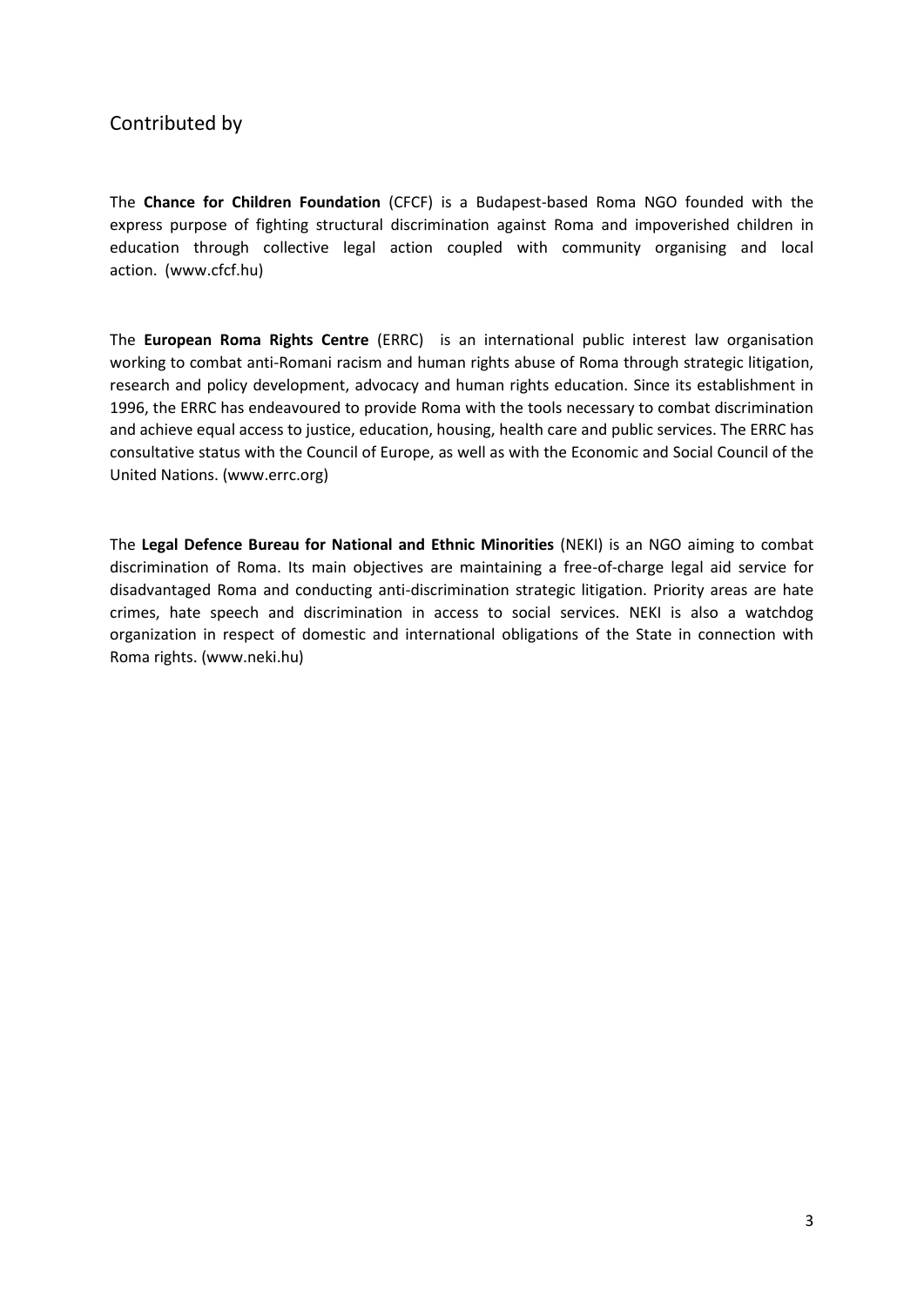## <span id="page-3-0"></span>**Introduction**

This submission is a joint report by the Chance for the Children Foundation (hereinafter also referred to as "CFCF"), the European Roma Rights Centre (hereinafter also referred to as "ERRC") and the Legal Defence Bureau for National and Ethnic Minorities (hereinafter also referred to as "NEKI").

Major concerns related to recent changes of the Constitutional system, the functioning of the a democratic government system, general human rights protection and social security, the criminalization of marginalized and poor members of society, the government attacks on civil society are all detailed in the submission to Hungary's UN Universal Periodic Review written by a broader coalition of representatives of Hungarian civil society. Therefore this submission will only focus on a few thematic areas with the aim to highligh the major concerns related to the equality and nondiscrimination of Roma people in Hungary.

## <span id="page-3-1"></span>Normative and institutional framework of the state

## <span id="page-3-2"></span>1. The legal framework of the new public work system

The Government introduced a new public work system in 2011. According to the Government's communication underlying reason of creating this new system was that the former schemes of public work and social benefits did not motivate people to engage in employment but refrained considerable portion of able and active job seekers from working.

The new public work system aims at providing support to long-term unemployed people, especially those receiving the Employment Replacing Subsidy (ERS), by offering public work. In the new system recipients of the ERS has to have had an employment relationship (public work or ordinary work) of at least 30 days in the previous year. The recipient must cooperate with the Public Employment Centre as a registered job seeker. Failing to meet this criteria results in exclusion from public benefit system. Refusing to do the public work offered or violating the obligation to cooperate will also be sanctioned by two years of exclusion from the system of public benefits.

The number of participants in public work is around 200 000 to 300 000 every year since its introduction. The proportion of Roma among public workers cannot be defined exactly as official data disaggregated by ethnicity is not collected in this regard. The number depends on many factors such as the proportion of Roma in a given settlement or the type of public work available.

In NEKI's opinion the legal framework of the public work system discriminates public workers directly and Roma public workers indirectly. First of all the wage of public workers is considerably lower than the minimum wage (77% of the minimum wage or 85% of it where secondary education is a minimum requirement for doing some public work) thus the principle of equal pay for equal work is not applied. Public work does not fall within the scope of the Labour Code and, therefore, some of the legal arrangements which protect workers do not apply to public workers. Public workers for example do not receive supplementary holidays so they are entitled to fewer holidays than those working within the scope of Labour Code.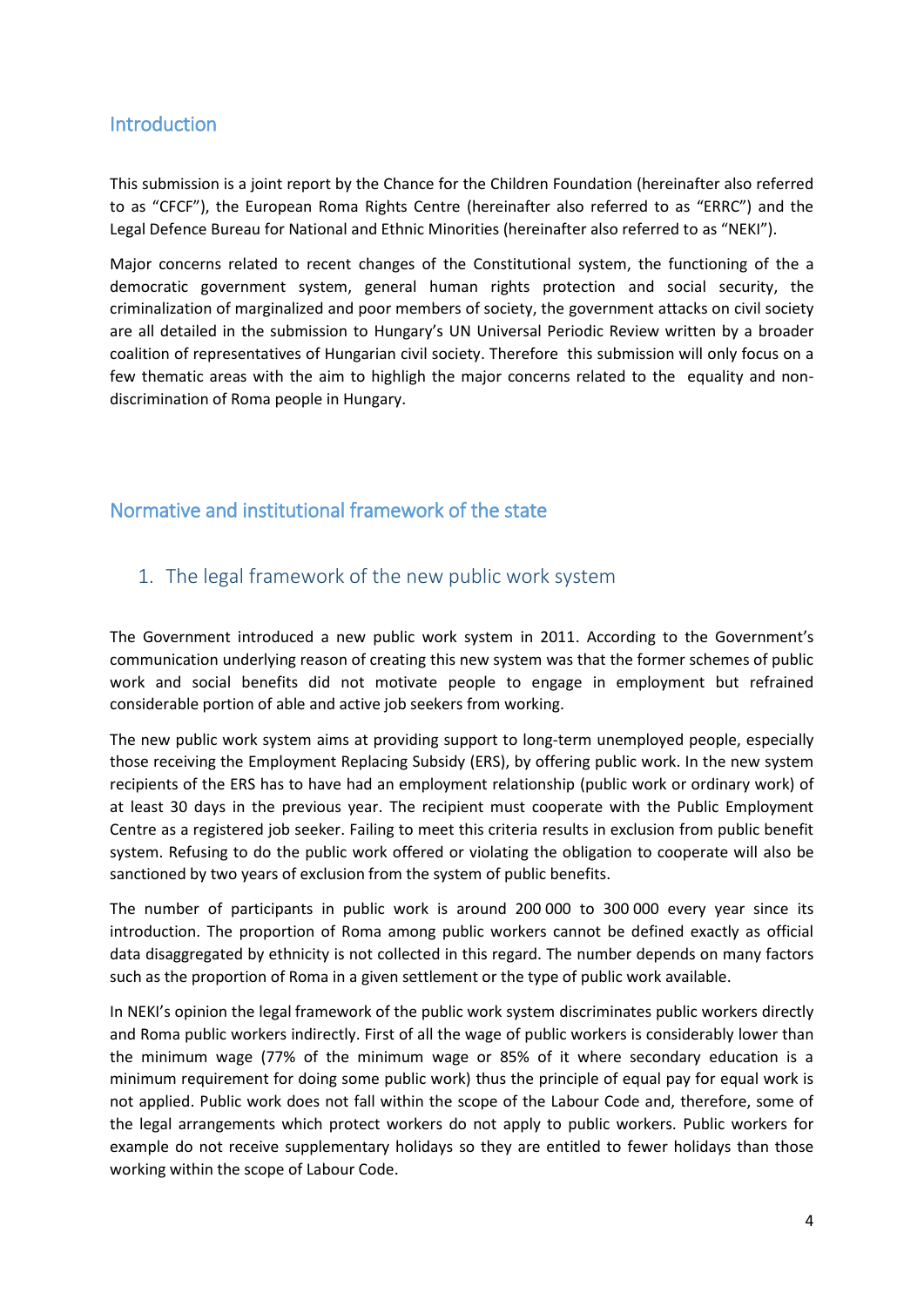## <span id="page-4-0"></span>2. The new legal and institutional system of public education

A new act on public education has been adopted in 2011 (Act CXC of 2011 on National Public Education) which worsen the situation of multiply disadvantaged and/or Romani students in particular. The new educational act does not prohibit discrimination expressis verbis, it only refers to the right to equal treatment as a principle that governs education.

Public schools have been nationalized as of 1 January, 2013. A new centralized body, the Klebelsberg School Maintainer Centre is the sole maintainer of all primary and secondary schools handed over by municipalities. When taking over the school, the Centre had the historic opportunity to inspect all schools and take steps against unlawful practices, such as segregation of Roma children. The Centre however so far failed to map the situation of Roma children in the nationalized schools and to challenge segregation.

The Hungarian National Social Inclusion Strategy was adopted in 2011 in order to fulfil the requirement from European Union member states to adopt National Roma Inclusion strategies. An updated Strategy was published in 2014. No specific measure had been adopted to decrease segregation of Romani children based on these strategies; combating racial segregation is neither a priority nor a long term goal for the Hungarian government.

#### <span id="page-4-1"></span>Government attempts to legalize segregation

Since 2010 the Hungarian Government made several attempts to legalise segregation. At first, the Government and the National Roma Self-government (NRSG) agreed to deepen the NRSG's involvement in the education of the Roma. A new act has been adopted on national minorities in 2011 (Act CLXXIX of 2011 on the rights of minorities) which gives floor to the takeover of primary schools by national minority self-governments in case 75% of the students of the respective school already receive minority education. The government also made increased budgetary allocations available for schools maintained by minority self- governments. In Hungary segregated schools are the most likely to provide Roma minority education. As of September 2012, three schools had been transferred to the NRSG. On 27 March, 2014 the Ombudsman published a report on the situation of minority secondary schools. According to the Ombudsman Roma minority education is in a special situation compared to other minorities in Hungary, since Roma minority education often serves segregation, moreover Roma minority schools provide a lower quality of education compared to other minority schools due to the fact that it cumulates the disadvantage arising out of the socioeconomic status of its students.

Secondly, on 29 March, 2013 a proposal was submitted to the Parliament for the amendment of the Act CXXV of 2003 on Equal treatment and the promotion of equal opportunities. According to the proposal, the provisions on positive measures (exceptions from discrimination) would have been amended to allow discrimination (and segregation) for remedial aims. A coalition of NGOs called MPs to vote NO for the amendment. Finally, the amendment has been revoked. NGOs expressed their concern that the proposal would have created a situation on which- contrary to the Racial Equality Directive- segregation would have been legal in case it served remedial aims.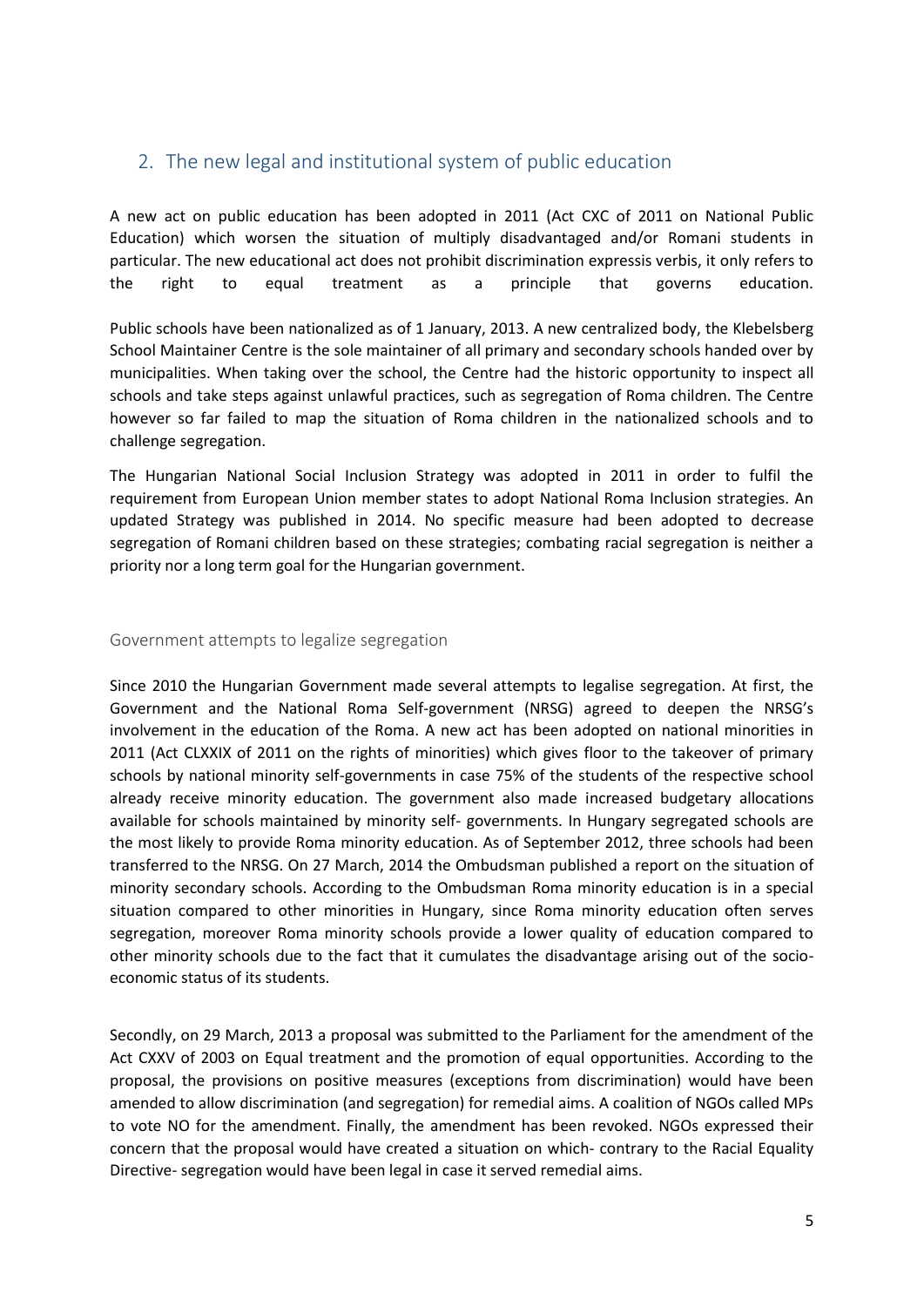Minister Zoltan Balog responsible for public education expressed his concerns about the law currently prohibiting segregation completely. He believes integration is a two-step effort: first the disadvantaged, mostly Roma children shall be put into segregated schools where "they will catch up", and then once they achieve the knowledge and skills in these segregated schools equal to that of students in the "white" schools, the Roma children can be integrated into the mainstream population. Mr Balog volunteered to testify in a court in defence of the Greek Catholic Church which maintains a segregated school in Nyiregyhaza. The Court of Nyiregyhaza established that the Church was segregating its students based on their Roma origin in a judgment of 28 February 2014. After the judgement has been delivered, Mr. Balog expressed his dislike of the judgement and said that the verdict "is a sad commentary on the judiciary, which denies parents' right to a free choice of schools."

Finally, despite protests of civil society organisations (CSOs) and professionals,<sup>1</sup> a modification of the Public Education Act was passed by the Parliament in December 2014 that authorized the government to determine (in a decree) the waivers which could be applied to permit segregated education.

## <span id="page-5-0"></span>**Practice**

1

## <span id="page-5-1"></span>1. Implementation of the public work system

NEKI received more than a hundred complaints regarding the implementation of the public work system. The complaints are connected to the following fields:

- Insufficient working conditions (employers are failing to comply with safety regulations, lack of proper tools, access to WC on site)
- The requirement of a 30-day employment is practically impossible to meet in many cases where there is simply not enough public work positions offered
- Public work related trainings are not organized
- Wages are not paid in time
- Public employers (mostly local councils) are often using their powers to intimidate or pressurize Roma by threatening them with excluding them from public work positions or dismissing them from public work. (In both instances the effected persons are losing their right to public benefits for a given time)

Experiences of NEKI show that institutions entitled to investigate complaints regarding the compliance with work safety regulations and the rules relating to working conditions are often not carrying out a thorough and proper investigation.

In general, in NEKI's view the system makes it possible for local councils, the most common public employers, to abuse their powers and take discriminatory actions in connection with Roma public workers.

<sup>&</sup>lt;sup>1</sup> See: Commitment related to Bill No. T/2085.<http://cfcf.hu/images/Allasfoglalas.pdf>(Accessed 11 September, 2015)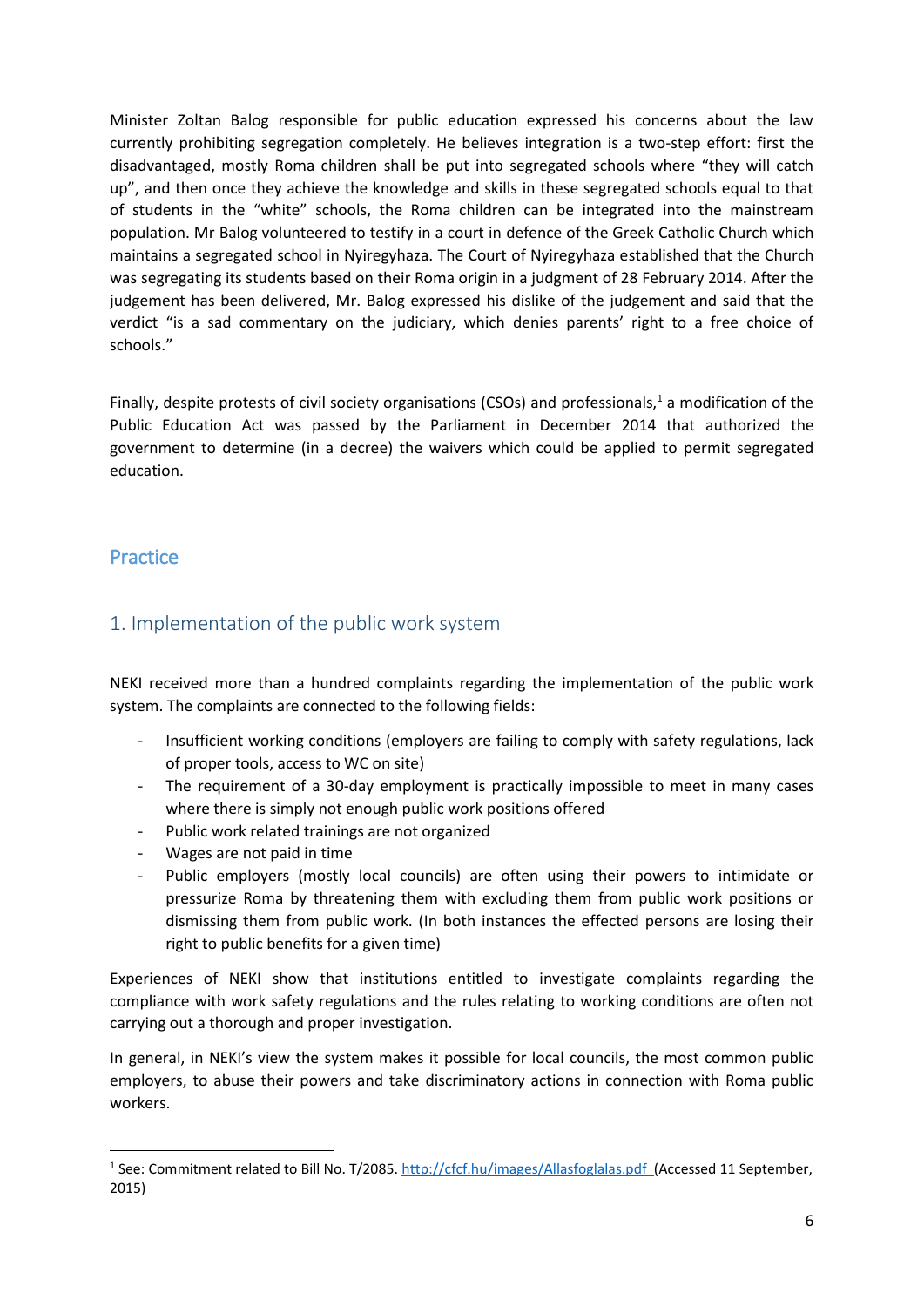## <span id="page-6-0"></span>3. Discriminatory inspections by the Council of Miskolc

The law enforcement units of the Council of Miskolc, the fourth biggest city in Hungary situated in the North Eastern part of the country, has been conducting inspections with other local authorities since 2013 in areas of the city where there is a considerable Roma population. During the inspections a group of 10-15 representatives of various local authorities entered apartments, inspected the rooms, bathrooms and toilets. According to the Council of Miskolc the purpose of the inspections was to observe and protect the property of the council (especially with regards to social housing), to review whether inhabitants are registered at their addresses, whether they are collecting rubbish according to the local rules and maintaining order around the house and whether rules for keeping pets are being respected. The inspections were clearly targeting apartments rented or owned by Roma (. According to the inhabitants, although fines were imposed only in few cases, the inspections were frequent and very humiliating, so that the inhabitants felt harassed and intimidated when representatives of the local government entered into private homes and checked the families.

The Commissioner of Fundamental Rights (hereinafter referred to as: the Ombudsman) conducted an investigation in relation with these inspections and identified several violations of fundamental rights.<sup>2</sup> Also, the Ombudsman issued several recommendation to the council of Miskolc, the most important of which is to discontinue the inspections in their present form.

The main problems as identified by the Ombudsman are the following:

- The inspections do not have any expressive legal mandate thus they are not complying with the principle of rule of law and legal certainty.
- The implementation of the inspections are not complying with the rights to fair authority proceedings and effective remedy.
- The inspections are unduly restricting the right to privacy.
- the planning, organizing and implementation of the inspections are infringing the principle of equal treatment.

However, after the Ombudsman made its report public the mayor of Miskolc stated in a press conference stated that the inspections will continue despite the Ombudsman's concerns and express call for terminating them.

## <span id="page-6-1"></span>4. Discriminatory fining practice of the Hungarian police

1

According to the reports of NGOs, including NEKI, the local police are applying a discriminatory fining practice in numerous settlements – mainly in North Eastern Hungary – with respect of local petty offences. Reports state that local police are imposing fines primarily on Roma when they are committing petty offences mostly relating to riding bicycles (lack of bicycle accessories required by law such as a bicycle bell, front light and rear reflector).Paying the fines requires a considerable effort from the

<sup>&</sup>lt;sup>2</sup> Joint report of the Commissioner of Fundamental Rights and the Deputy Commissioner of Minority Rights, Case nr.: AJB-1474/2014.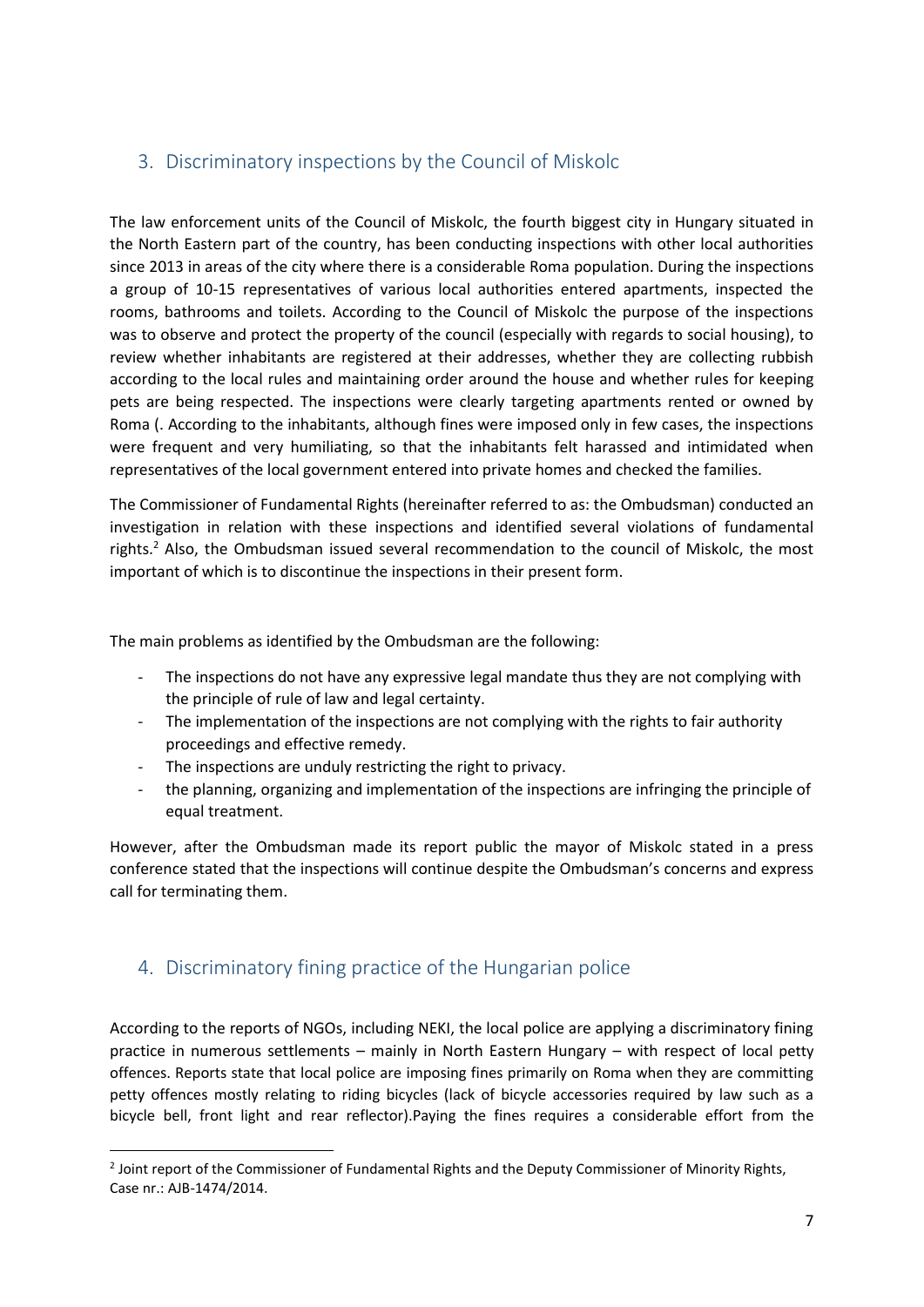perpetrators, most of them unemployed living on social benefits. As a result many of the perpetrators has to spend time in prison as they are unable to pay the fines.

In general it can be stated that the individual measures by the police were arguably lawful (as the law did require that bicycles be equipped with certain accessories), the sanctioning practice of the police indicates ethnic disproportionality that could not be reasonably justified and were based on ethnic profiling, a form of racial discrimination.

The Equal Treatment Authority examined the fining practice of the Rimóc Police after a report by a local official and the procedure ended in a settlement between the Nógrád County Police Headquarters and the Hungarian Helsinki Committee, the NGO that joined the proceedings<sup>3</sup>. In its first instance decision the Court of Eger on 17 September 2015 settled that the police directly discriminated local Roma in Gyöngyöspata between May and December 2011 by failing to protect them from the far-right activists (who were illegally marching in the town), as well as by fining Roma in the settlement for petty offences. 4

Despite the above case and the dozens of complaints gathered by NGOs and media reports the National Police refused to examine the fining practice of the concerned police departments or to hold consultations with NGOs.

## <span id="page-7-0"></span>5. Education of Romani Children

#### <span id="page-7-1"></span>5.1. Segregation of Romani Children in Schools

School segregation of Roma children is increasing in Hungary. Approximately 45% of Roma children attend schools or classes in Hungary where all or the majority of their classmates are also Roma.<sup>5</sup> In 2014 381 primary and secondary schools have been officially reported to have 50% or more Roma among their students.<sup>6</sup> Until this date the Government has not targeted any of these schools by desegregation measures. The central authority responsible for schools (Klebelsberg School Maintainer Centre (KLIK)) since 2013 has the opportunity and means to take measures, so far it has failed to map the situation of Roma children and to address school segregation. The Centre expressed its position towards integration in a lawsuit on 17 February 2014, maintaining that it is not its duty to promote integration in a proactive manner and to monitor segregation in schools. There are 8 pending segregation lawsuits in which the Centre was invoked after the nationalisation of the schools. In none of the pending cases took the Centre any action to settle the case out of court and to end segregation. In Piliscsaba the Centre put an end to the already started desegregation process when launched a new class in the segregated Roma- only school which was about to closed down based on the decision of the previous school maintainer local municipality.

1

 $3$  For more information on the case visit the website of the Hungarian Helsinki Committee at

http://helsinki.hu/rendorsegi-lepesek-az-etnikai-aranytalansagok-kikuszobolesere

<sup>4</sup> For more information on the Gyöngyöspata case visit the website of the Hungarian Civil Liberties Union at:

http://tasz.hu/romaprogram/diszkriminalta-romakat-rendorseg-gyongyospatan

 $<sup>5</sup>$  European Union Agency for Fundamental Rights (FRA): Roma Survey – Data in focus. Education: the situation</sup> of Roma in 11 Member States. 2014. p. 44–45.

<sup>6</sup> The data of the Educational Authority (EA) provided upon request of the Chance for Children Foundation (CFCF) in 2014 reported 381 primary and secondary schools to have 50% or more Roma among their students (although the EA warned that there is high latency in the provided data).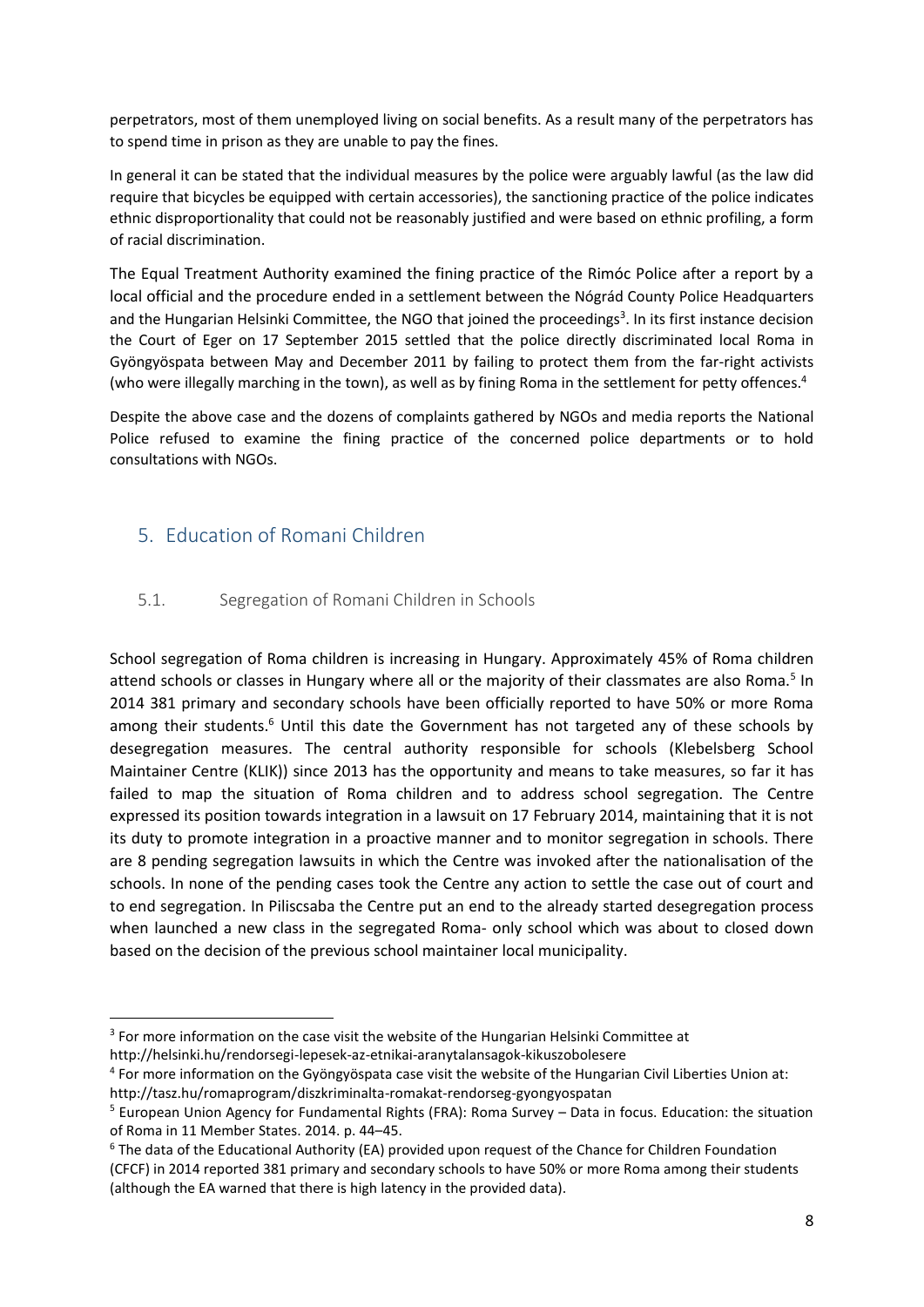Since 2011 the Hungarian Supreme Court (Curia) adjudged in 5 Roma education cases that Romani children were unlawfully segregated and two municipalities have been convicted by the Equal Treatment Authority for segregation.<sup>7</sup> Nevertheless, Hungarian courts have not yet ordered the desegregation of any of the schools, effective remedy against systematic discrimination of Roma children is not provided. In the extensively debated recent Nyíregyháza resegregation case<sup>8</sup> the Curia has justified segregation of Roma children based on religious education. This interpretation casts a shadow over compliance of the current legislation and wording of the Equal Treatment Act (ETA) with relevant provisions of international and EU law pertaining to the prohibition of discrimination.

#### <span id="page-8-0"></span>5.2. Misdiagnosis of Romani children

**.** 

Testing procedures in use to assess the mental ability of children are contributing to segregation as culturally biased testing results in misdiagnosis of Roma children. <sup>9</sup> This has been affirmed in 2013 by the European Court of Human Rights (ECtHR) in the *Horváth and Kiss v. Hungary case*. <sup>10</sup> The Court noted that Romani children had overall been overrepresented in the past in remedial schools in Hungary due to the systematic misdiagnosis of mental disability. The Committee of Ministers have called Hungary to provide data on the impact of new diagnostic procedures on Romani students. No data has been provided yet. CFCF has evidence submitted to an on-going litigation in the Court of Eger that culturally biased diagnostic protocols (e. the Budapest-Binet test) leading to the misdiagnosis of Romani children are still in use nationwide despite of governmental efforts because of the lack of supervision and monitoring over expert panels.

### <span id="page-8-1"></span>5.3. Negative impact of mainstream education policy changes on Romani and socially disadvantaged children

The new Public Education Act reduced the compulsory school age from 18 to 16 years and reintroduced "failing" from first grade which affects mainly disadvantaged and Roma children while school year repetition is one of the main reasons for early drop out**. <sup>11</sup>** These amendments came after the first positive effects of the 1998 reform could be observed that raised CSA to the age of 18 years. Academic research shows already that the reduction of CSA not only sends a negative message to

9 FRA: Roma Survey – Data in focus. Education: the situation of Roma in 11 Member States. 2014. p. 44.  $10$  Horvath and Kiss v. Hungary, application no. 11146/11, Second section (2013), available at: <http://hudoc.echr.coe.int/sites/eng/pages/search.aspx?i=001-116124> (Accessed 11 September, 2015)

<sup>11</sup> See Art. 45 (6) of the Act CXC of 2011 on National Public Education on compulsory school age entered into force on 1 January 2013.

<sup>&</sup>lt;sup>7</sup> See<http://cfcf.hu/jogi-%C3%BCgyek/jogi-dokumentum%C3%A1r> (Accessed 11 September, 2015) for the Supreme Court( Curia) judgemtns or CFCF website for a description of cases: www.cfcf.hu

<sup>8</sup> In the *Nyíregyháza resegregation case* (2014)<sup>8</sup> , which concerned a Roma-only church school the Curia examined whether conditions provided by Art. 28. (2) of the Equal Treatment Act has been met, whether segregation could be justified and found that segregation was lawful, as the church provided religious education. The Curia took the position that the fact that the Greek Catholic Church conducted "Roma pastoral care" justified its decision to reopen an already closed down segregated Roma-only school in a Roma settlement (instead of integrating the Roma children into the other Greek Catholic School in the city center), because it could not conduct "Roma pastoral care" in a school where the ethnic composition of the students is mixed.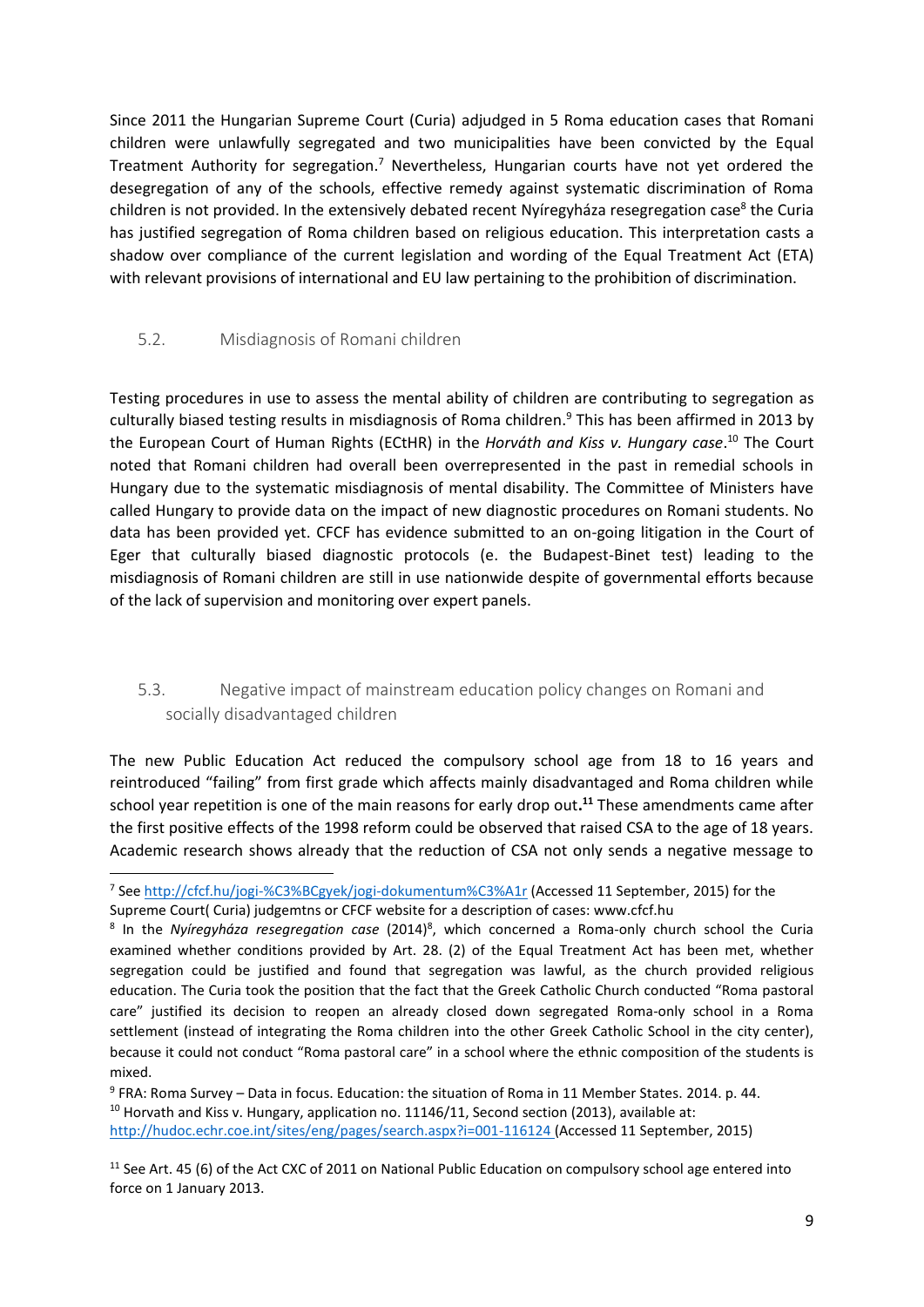stakeholders and society, and as a result, early school leaving has increased in affected cohorts.<sup>12</sup> Secondly, it has negative effect on the number of students acquiring higher education certificates. Thirdly, these tendencies have had disproportionately greater effect on students with undereducated parents and multiple disadvantages, a group to which the majority of Roma people belong.<sup>13</sup> Furthermore civil society activists have reported that schools have used this opportunity to get rid of overage students. An especially evil form of exclusion was reported to the Chance for the Children Foundation (CFCF) in a town in North East Hungary.<sup>14</sup>

## <span id="page-9-0"></span>6. Overrepresentation of Romani children in state care

Disaggregated data based on ethnicity is not available in Hungary, however research conducted by the European Roma Rights Centre in 2007 already revealed that Romani children are overrepresented in state care<sup>15</sup> and recent research confirmed that the overrepresentation has not changed: on the basis of the interviews conducted in 24 children's homes in Hungary, the 2010 ERRC research found that approximately 65.9% of the children in children's homes visited were Romani. This figure was consistent with detailed information provided by 13 of those homes on the ethnic breakdown of the child population, where 89 of 135 (65.9%) children were reported to be Romani.<sup>16</sup>

The European Roma Rights Centre together with the Civil Liberties Union (TASZ) revealed several cases of Romani new born babies unlawfully removed from their parents shortly (few days) after birth and taken to foster care in 2013 and 2014. The decisions were justified mainly by circumstances related to poverty and negligence of the parents. The NGOs provided legal aid for Romani parents who tried to get their children back, and represented the parents in three court cases out of which so far one has successfully ended with a court ruling that ordered the reintegration of the children with their family, in one case the Supreme Court maintained that the children should remain in foster care, and the third case is still pending.

The overrepresentation of Romani children in institutional care appears to be the result of indirect discrimination against Roma, a lack of clear guidance in the child protection law and policy and various shortcomings in the operation of the child protection system, which disproportionately

**.** 

<sup>&</sup>lt;sup>12</sup> Mártonfi, György (2014): A korai iskolaelhagyás és néhány kapcsolódó mutató összefüggése. [Correlation of early school leaving and some relevant indicators] Iskolakultúra, 2014/5. p. 77-90.

[http://www.ofi.hu/sites/default/files/attachments/hany\\_eves\\_korig\\_tartson.pdf](http://www.ofi.hu/sites/default/files/attachments/hany_eves_korig_tartson.pdf) (Accessed 11 September, 2015)

<sup>&</sup>lt;sup>13</sup> Hermann, Zoltán (2014): A tankötelezettségi korhatár változásainak leírása [Description of changes in CSA] Hungarian Academy of Sciences, 2014.<http://econ.core.hu/file/download/Szirak2014/Hermann.pdf> (Accessed 11 September, 2015)

<sup>&</sup>lt;sup>14</sup> According to complaints of Roma parents in Gyöngyöspata some Roma children who were registered and educated as special needs students in normal schools for 8 years were re-examined by the expert committee just before their 16th birthday and found to be "normal" students. As soon as they lost the special needs status, the schools persuaded them to leave, even if they had not finished 8 grades.

<sup>&</sup>lt;sup>15</sup> Dis-Interest of the Child: Romani Children in the Hungarian Child Protection System, ERRC, 11 December 2007, available at: [http://www.errc.org/article/dis-interest-of-the-child-romani-children-in-the-hungarian](http://www.errc.org/article/dis-interest-of-the-child-romani-children-in-the-hungarian-child-protection-system/2960)[child-protection-system/2960](http://www.errc.org/article/dis-interest-of-the-child-romani-children-in-the-hungarian-child-protection-system/2960) (Accessed 11 September, 2015)

<sup>&</sup>lt;sup>16</sup> Life Sentence: Romani Children in State Care in Hungary, ERRC, 20 June 2011, available at: <http://www.errc.org/article/life-sentence-romani-children-in-state-care-in-hungary/3953> (Accessed 11 September, 2015)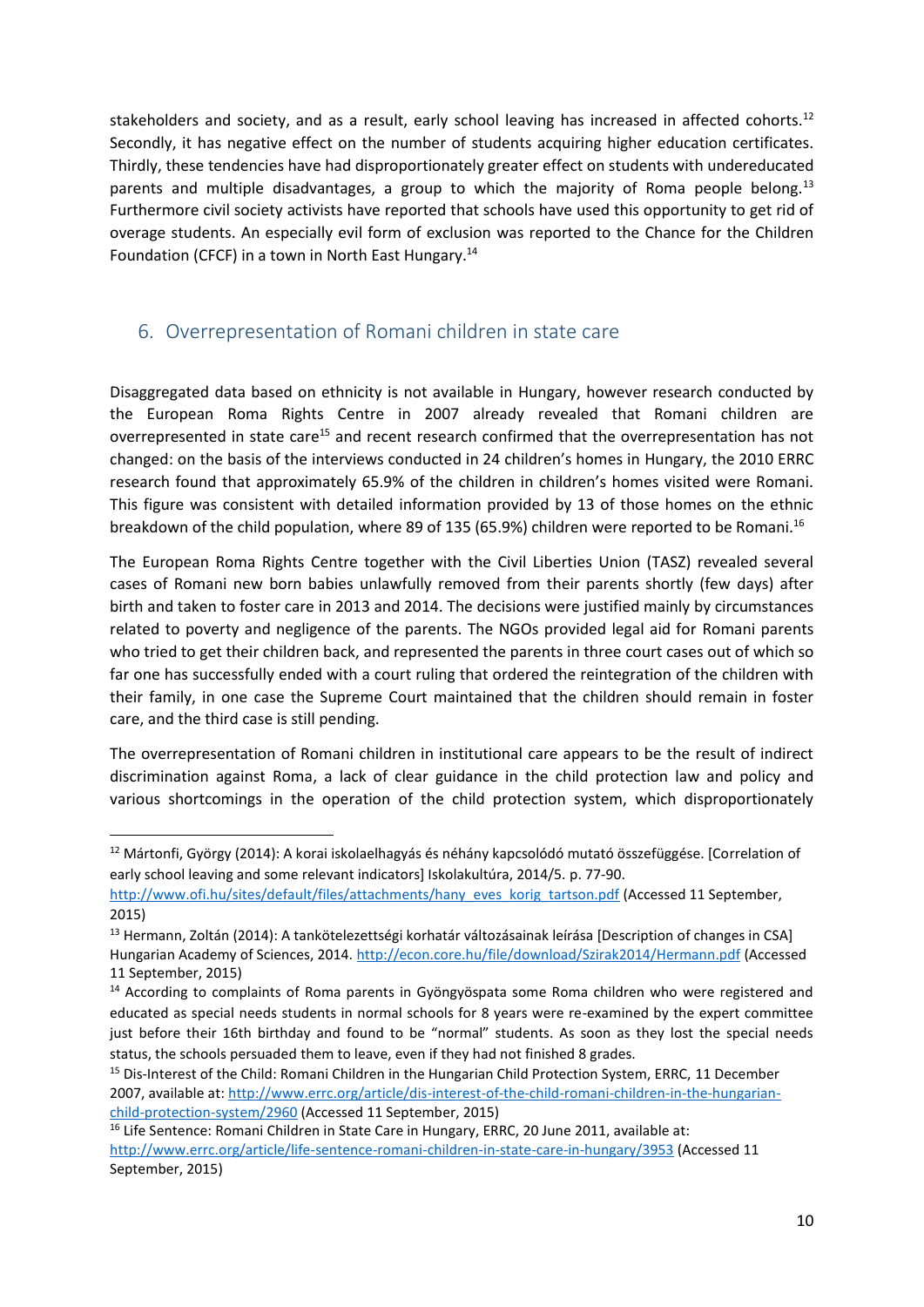impact Romani families. Poverty-related material conditions remain one of the major reasons for the removal of Romani children from their home environment, despite an explicit ban on such actions in the Hungarian Child Protection Act. School absenteeism, especially among Romani teenagers, is a major reason for their perceived endangerment and removal from their family. The perception that Romani families "deviate" from societal norms, compounded with negative stereotypes among some child welfare workers, also increases Romani children's chances of institutionalisation. The cumulative effects of poverty and marginalisation are often insurmountable barriers to the return of Romani children to their families once in State care. There is a lack of programmes promoting a positive Roma identity among Romani children living in State care and a lack of Romani child protection professionals. Few Romani children are reintegrated with their biological families and many end up staying in institutional care until they reach adulthood.

## <span id="page-10-0"></span>7. Trafficking of children and Romani women

Previous research of the European Roma Rights Centre<sup>17</sup> showed that young women and children living in poorer regions, especially Roma are highly vulnerable to become victims of trafficking as Roma women and youth were perceived to represent between 40 and 80% of victims of Trafficking in Human Beings (THB) in Hungary. ERRC research also indicated that children brought up in State care are more vulnerable to becoming victims of trafficking; given the overrepresentation of Romani children in State care (see above), Romani children, and especially girls are highly vulnerable to this phenomenon. Women living in poorer regions, young women, children, those living in childcare institutions and Roma are highly vulnerable to become victims of trafficking. According to recent research conducted by the Central European University in 2014<sup>18</sup> children from impoverished families and neighbourhoods are in the highest risk of victimization to trafficking.

When children are at risk of being trafficked or have been already victims of trafficking in Hungary they should be treated by the general child protection system as there is no seperate victim assistance service designed for children. However, the local child welfare institutions in Hungary have no appropriate means to prevent the risk of trafficking and to assist the children at risk, and endangered children are most likely to be re-victimized while in the child care institutions since their needs are not addressed efficiently during and after the placement procedures. The 2014 research also revealed that the Hungarian police and the judicial system are not able to address child trafficking properly. Criminal proceedings against the trafficers are only initiated if the victims file complaints. Witness support is not provided for the protection of victims and according to the protocolls of the police children between 14 and 18 are not considered to be a child anymore and are rather treated like adults. Hungarian police are reported to frequently neglect coersion claims by victims and fail to provide any special assistance to them. As a consequence of all these shortcomings only a few child trafficking cases are registered in Hungary yearly, although Hungary is both a country of origin and destination of child trafficking at least in three forms of child trafficking: begging, pickpocketing and sexual exploitation. The Group of Experts on Action against Trafficking in

Forced Begging and Pickpocketing. Center for Policy Studies, Central European University

1

<sup>&</sup>lt;sup>17</sup> European Roma Rights Center (ERRC): Breaking the Silence: Trafficking in Romani Communities. 2011 <http://www.errc.org/cms/upload/file/breaking-the-silence-19-march-2011.pdf> (Accessed 11 September, 2015) <sup>18</sup> Vidra, Zsuzsanna, Baracsi, Kitti, Sebhelyi, Viktória (2015): Child Trafficking in Hungary: Sexual Exploitation,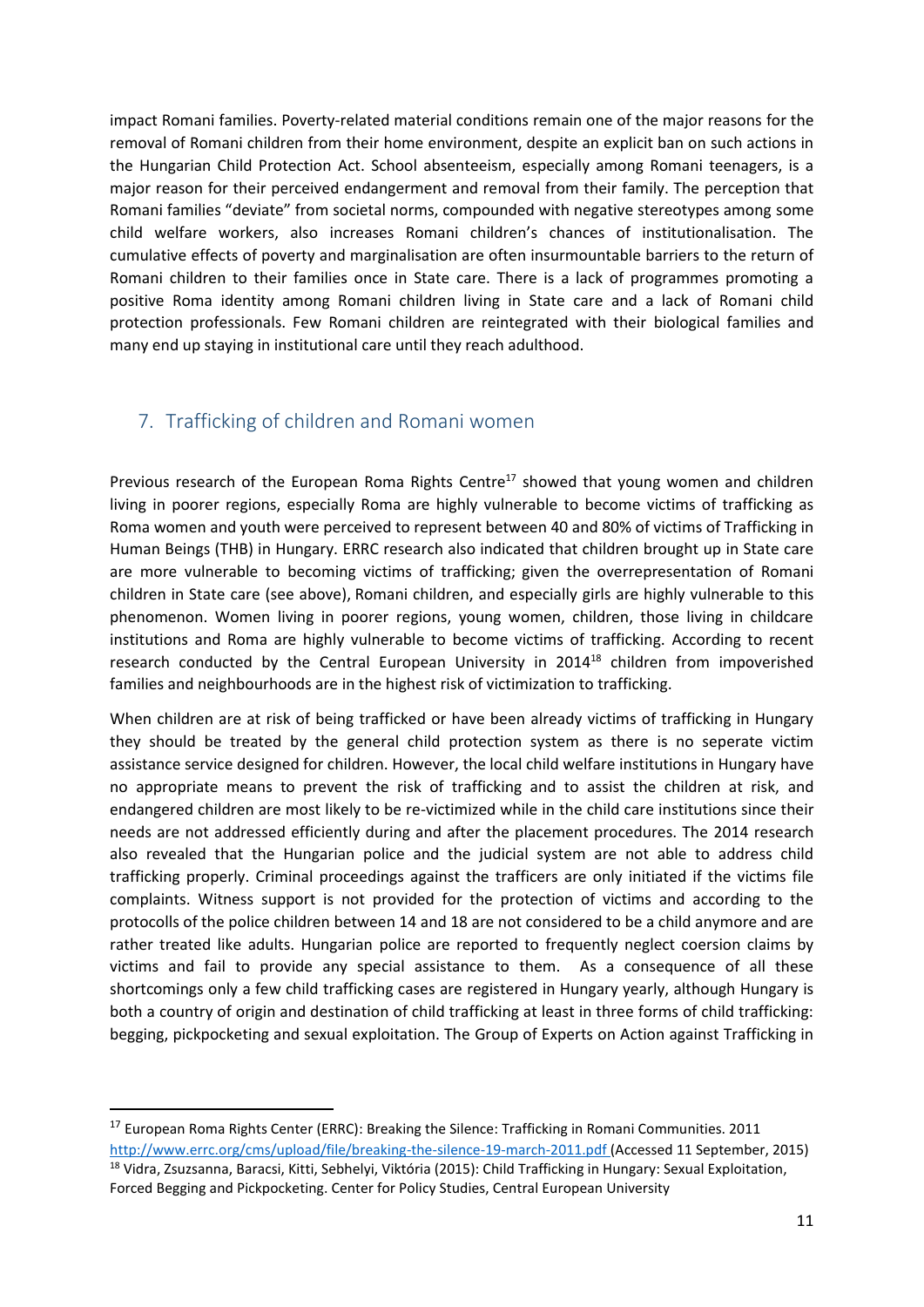Human Beings of the Council of Europe (GRETA) also highlighted in its 2015 report on Hungary<sup>19</sup> that the number of identified child victims is low and urged the authorities to increase their efforts to identify child victims and to set up child-specific identification procedures. The GRETA report also called the Hungarian authorities to identify any gaps in the investigation procedures and the presentation of cases in court with a view to ensuring that crimes relating to THB are investigated and prosecuted effectively.

## <span id="page-11-0"></span>Recommendations for action by the state under review

#### <span id="page-11-1"></span>With respect of the public work system:

- Modify the legal framework of the public work system to eliminate discriminatory rules and ensure that equal rules are applicable for public workers compared to those working within the scope of the Labour Code especially in the fields of wages and holidays.
- Ensure that institutions entitled to investigate complaints regarding compliance with the rules of the public work system are carrying out their duties with the necessary thoroughness, impartiality and effectiveness.

#### <span id="page-11-2"></span>With respect of the discriminatory inspections by the Council of Miskolc:

- Ensure that the inspections are stopped and that the Council of Miskolc is complying with the recommendations contained in the Ombudsman's report.

#### <span id="page-11-3"></span>With respect of the discriminatory fining practice of the Hungarian Police:

- Ensure that the National Police properly examine the fining practice of the Hungarian police and compile an action plan with the involvement of NGOs that eliminates racial profiling.

#### <span id="page-11-4"></span>With respect of the education of Romani children:

**.** 

- Map school segregation and elaborate a comprehensive policy for school desegregation that builds on existing Hungarian good practices (involving all the schools that receive financial support from the state irrespective of their maintaining institutions e.g. church) to provide effective remedy for unlawful discrimination of Roma children.

 $19$  Group of Experts on Action against Trafficking in Human Beings (GRETA): Report concerning the implementation of the Council of Europe Convention on Action against Trafficking in Human Beings by Hungary, 29 May 2015

[http://www.coe.int/t/dghl/monitoring/trafficking/Docs/Reports/GRETA\\_2015\\_11\\_FGR\\_HUN\\_en\\_w\\_cmnts.pdf](http://www.coe.int/t/dghl/monitoring/trafficking/Docs/Reports/GRETA_2015_11_FGR_HUN_en_w_cmnts.pdf) (Accessed 11 September, 2015)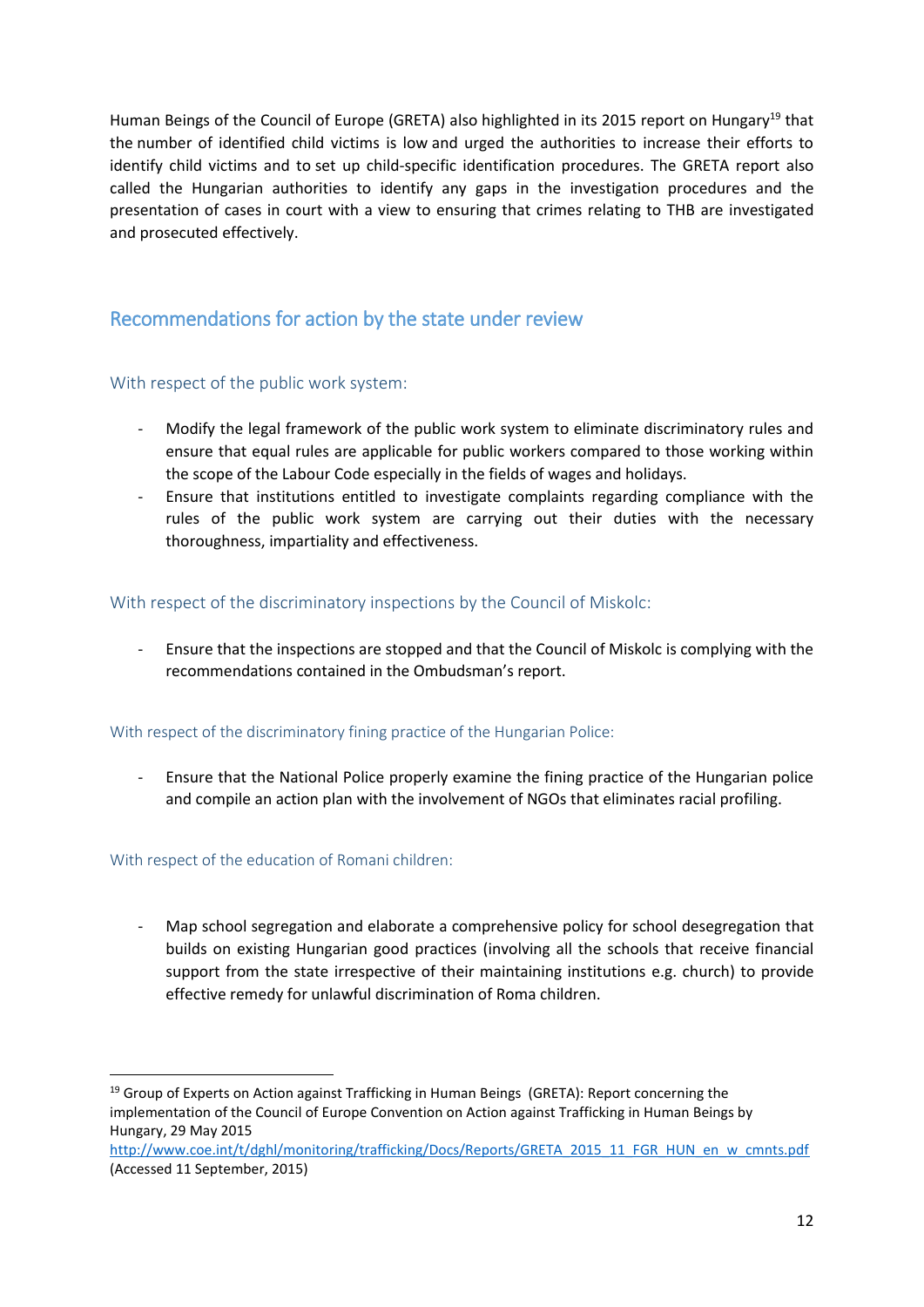- Build capacity and train the school maintaining state authority (KLIK) to design and implement adequate measures to eradicate school segregation and to ensure access to quality integrated education for Roma.
- Amend the Equal Treatment Act in order to clarify justification defences in school segregation and ensure their compliance with EU and international law. The amendment needs to prohibit the justification of racial or ethnic origin based school segregation for purposes other than minority education.
- Create a legal framework for collecting data in education disaggregated by ethnicity and use it for mapping segregation and for the evaluation of the impact of government policies on Roma.
- Provide adequate professional and financial support to inclusive schools, with mixed student composition, and disseminate effective pedagogical methodologies (learning contents, training methods which have been developed in the previously implemented large volume programmes (e.g. HRDOP 2.1. and SROP 3.3.2.) with EU support).
- Transform the school entry testing system and further assessment of mental ability to avoid early selection of children and focus policy efforts on the provision of needs based individualised development from an early age and mapping of individual progress for every child.
- Ensure effective control and monitoring over expert panels in charge of assessing the mental ability of children to avoid arbitrariness and discrimination (as requested by the ECtHR).
- Enact all legislative amendments necessary to raise the age of compulsory school attendance to 18 years.
- Maintain the secondary school capacities and promote access to these schools and successful completion of secondary level education for socially disadvantaged children.

#### <span id="page-12-0"></span>With respect of Romani children in state care system:

- Create a legal obligation to regularly collect data disaggregated by ethnicity and other relevant factors in the area of child protection;
- Develop and adopt a detailed description of child endangerment and methodological guidance to facilitate objective and consistent assessment;
- Ensure regular and systematic monitoring and evaluation of both basic child protection and professional care services, including children's rights representatives, which takes account of the perceptions of families and children and their level of satisfaction with child protection services;
- Make anti-discrimination and multi-culturalism training an obligatory component of school curricula for child protection and social work professionals;
- Prioritise funding for basic child welfare services on a service provision basis to ensure an adequate level of preventative work and avoid the under-financing of the regions and city districts most in need;
- Ensure that the families of children in risk because of poverty and inadequate housing conditions are provided with the necessary social care and assistance to secure safe environment for their children.